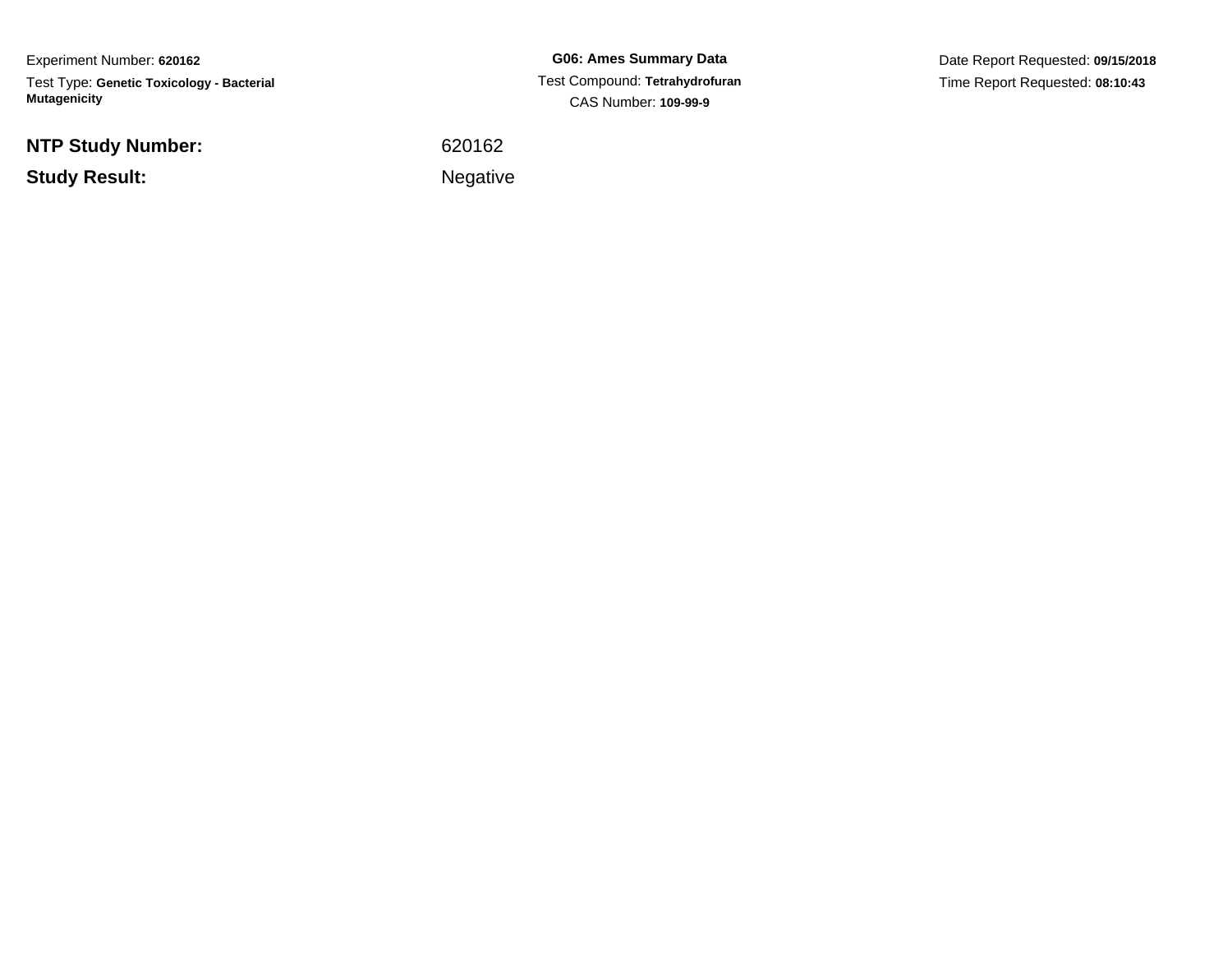| Experiment Number: 620162                                        |                   |                   | <b>G06: Ames Summary Data</b>                          |                        | Date Report Requested: 09/15/2018 |
|------------------------------------------------------------------|-------------------|-------------------|--------------------------------------------------------|------------------------|-----------------------------------|
| Test Type: Genetic Toxicology - Bacterial<br><b>Mutagenicity</b> |                   |                   | Test Compound: Tetrahydrofuran<br>CAS Number: 109-99-9 |                        | Time Report Requested: 08:10:43   |
|                                                                  |                   |                   | Strain: TA100                                          |                        |                                   |
| Dose (ug/Plate)                                                  | <b>Without S9</b> | <b>Without S9</b> | <b>With 10% Rat S9</b>                                 | <b>With 10% Rat S9</b> | With 10% Hamster S9               |
| Vehicle Control <sup>1</sup>                                     | $125 \pm 4.9$     | $142 \pm 4.0$     | $126 \pm 12.8$                                         | $146 \pm 4.4$          | $116 \pm 15.4$                    |
| 100.0                                                            | $137 \pm 10.7$    | $118 \pm 5.0$     | $123 \pm 11.6$                                         | $141 \pm 3.2$          | $131 \pm 6.6$                     |
| 333.0                                                            | $122 \pm 0.0$     | $120 \pm 7.3$     | $118 \pm 7.3$                                          | $125 \pm 1.5$          | $108 \pm 8.8$                     |
| 1000.0                                                           | $134 \pm 4.3$     | $126 \pm 2.9$     | $125 \pm 1.5$                                          | $126 \pm 4.8$          | $117 \pm 9.7$                     |
| 3333.0                                                           | $132 \pm 4.6$     | $135 \pm 4.1$     | $129 \pm 10.9$                                         | $124 \pm 10.6$         | $123 \pm 0.9$                     |
| 10000.0                                                          | $132 \pm 0.3$     | $130 \pm 7.5$     | $119 \pm 8.1$                                          | $139 \pm 11.0$         | $109 \pm 6.2$                     |
| <b>Trial Summary</b>                                             | Negative          | Negative          | Negative                                               | Negative               | Negative                          |
| Positive Control <sup>2</sup>                                    |                   |                   |                                                        |                        | $1518 \pm 60.1$                   |
| Positive Control <sup>3</sup>                                    |                   |                   | $1028 \pm 13.0$                                        | $1000 \pm 71.9$        |                                   |
| Positive Control <sup>4</sup>                                    | $2217 \pm 54.4$   | $1169 \pm 29.8$   |                                                        |                        |                                   |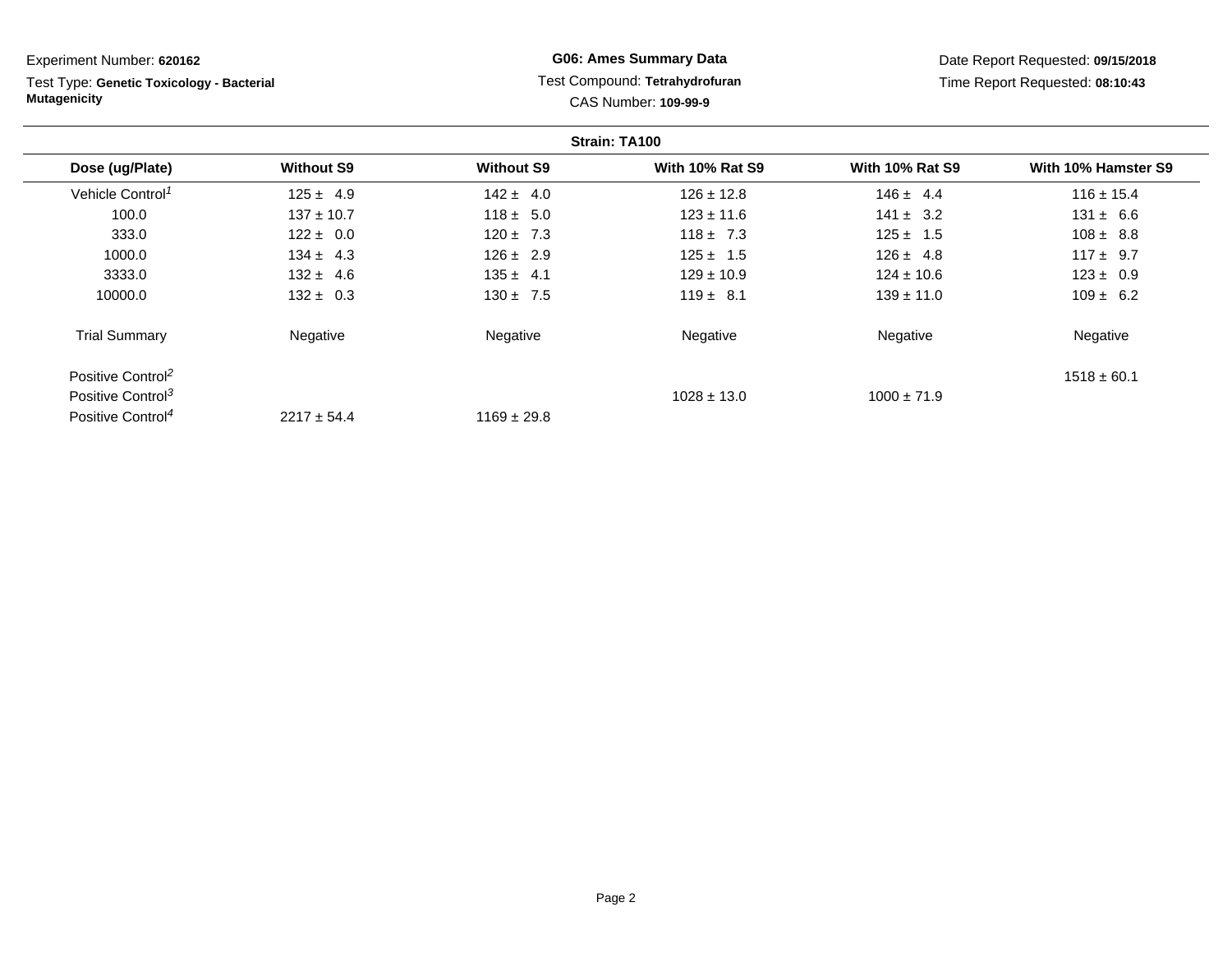Test Type: **Genetic Toxicology - Bacterial Mutagenicity**

**G06: Ames Summary Data** Test Compound: **Tetrahydrofuran**CAS Number: **109-99-9**

| Dose (ug/Plate)               | With 10% Hamster S9 |
|-------------------------------|---------------------|
| Vehicle Control <sup>1</sup>  | $145 \pm 3.1$       |
| 100.0                         | $128 \pm 7.7$       |
| 333.0                         | $131 \pm 14.7$      |
| 1000.0                        | $130 \pm 6.0$       |
| 3333.0                        | $124 \pm 4.3$       |
| 10000.0                       | $135 \pm 2.9$       |
| <b>Trial Summary</b>          | Negative            |
| Positive Control <sup>2</sup> | $1223 \pm 96.9$     |
| Positive Control <sup>3</sup> |                     |
| Positive Control <sup>4</sup> |                     |
|                               |                     |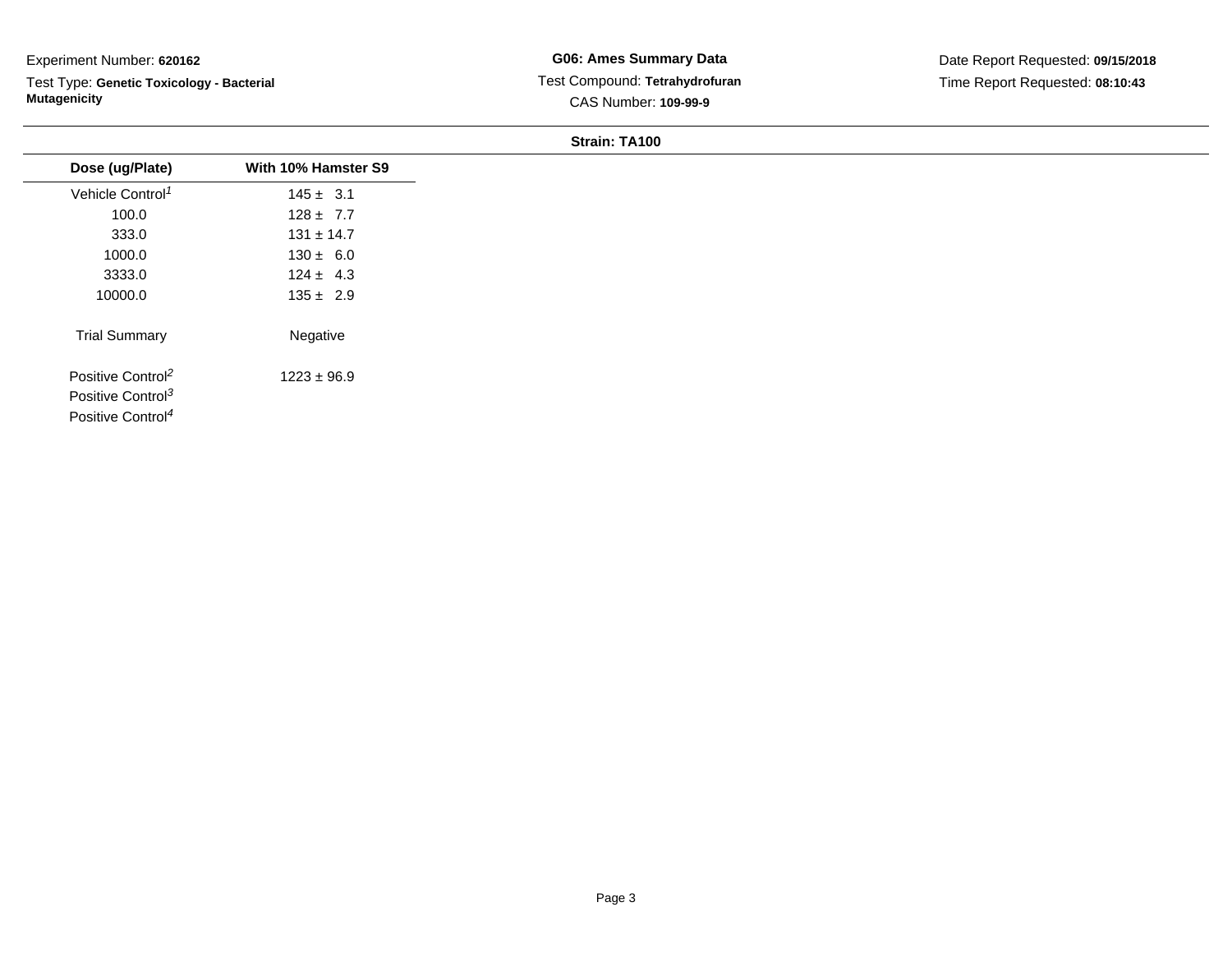**Strain: TA1535Dose (ug/Plate) Without S9 Without S9 With 10% Rat S9 With 10% Rat S9 With 10% Hamster S9** Vehicle Control<sup>1</sup>  $31 \pm 1.8$  $39 \pm 6.1$   $11 \pm 2.7$   $12 \pm 2.6$   $9 \pm 0.3$ 100.00  $41 \pm 2.6$   $33 \pm 4.3$   $8 \pm 1.9$   $13 \pm 3.2$   $13 \pm 2.2$ 333.00  $27 \pm 1.3$   $32 \pm 3.7$   $14 \pm 1.8$   $10 \pm 0.7$   $9 \pm 1.2$ 1000.00 37 ± 3.4 28 ± 0.9 13 ± 0.9 13  $\pm 0.9$  14 ± 3.1 9 ± 2.0 3333.00 37 ± 1.0 33 ± 4.8 11 ± 0.7 9 ± 2.9 12 ± 1.2 10000.00 34 ± 4.8 28 ± 1.9 10 ± 0.7 16 ± 1.9 9 ± 2.6 Trial Summary Negativee **Negative Regative** Negative Negative Negative Regative Negative Positive Control<sup>2</sup>  $76 \pm 2.0$ Positive Control<sup>3</sup>  $\frac{1}{3}$   $\frac{55 \pm 1.8}{1.8}$  $55 \pm 1.8$  46  $\pm 2.4$ Positive Control<sup>4</sup>  $1599 \pm 71.9$  $753 \pm 14.8$ Experiment Number: **620162**Test Type: **Genetic Toxicology - BacterialMutagenicityG06: Ames Summary Data** Test Compound: **Tetrahydrofuran**CAS Number: **109-99-9**Date Report Requested: **09/15/2018**Time Report Requested: **08:10:43**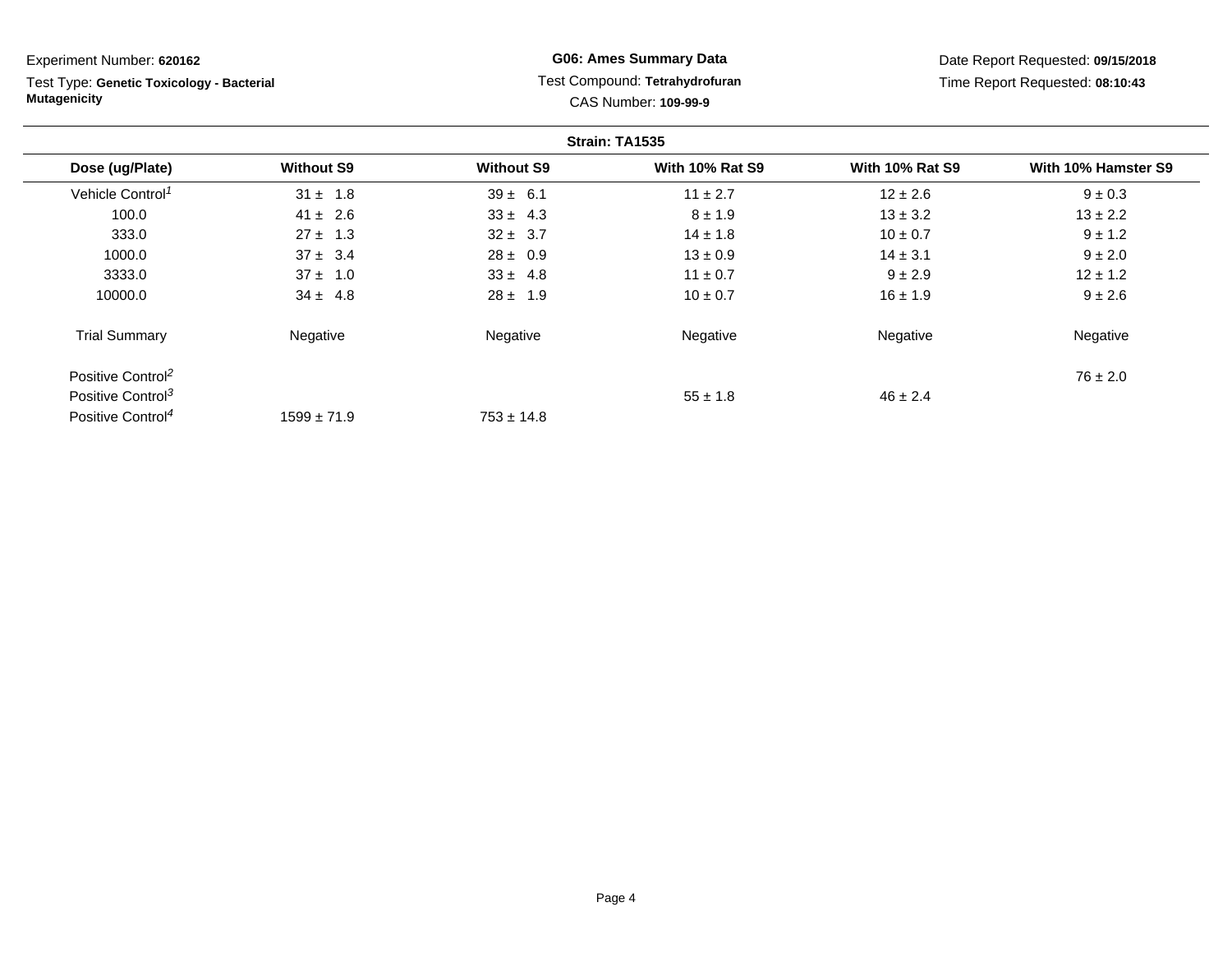Test Type: **Genetic Toxicology - Bacterial Mutagenicity**

| Dose (ug/Plate)               | With 10% Hamster S9 |
|-------------------------------|---------------------|
| Vehicle Control <sup>1</sup>  | $14 \pm 1.0$        |
| 100.0                         | $10 \pm 0.9$        |
| 333.0                         | $10 \pm 1.8$        |
| 1000.0                        | $11 \pm 2.0$        |
| 3333.0                        | $12 \pm 1.5$        |
| 10000.0                       | $15 \pm 4.7$        |
| <b>Trial Summary</b>          | Negative            |
| Positive Control <sup>2</sup> | $63 \pm 1.3$        |
| Positive Control <sup>3</sup> |                     |
| Positive Control <sup>4</sup> |                     |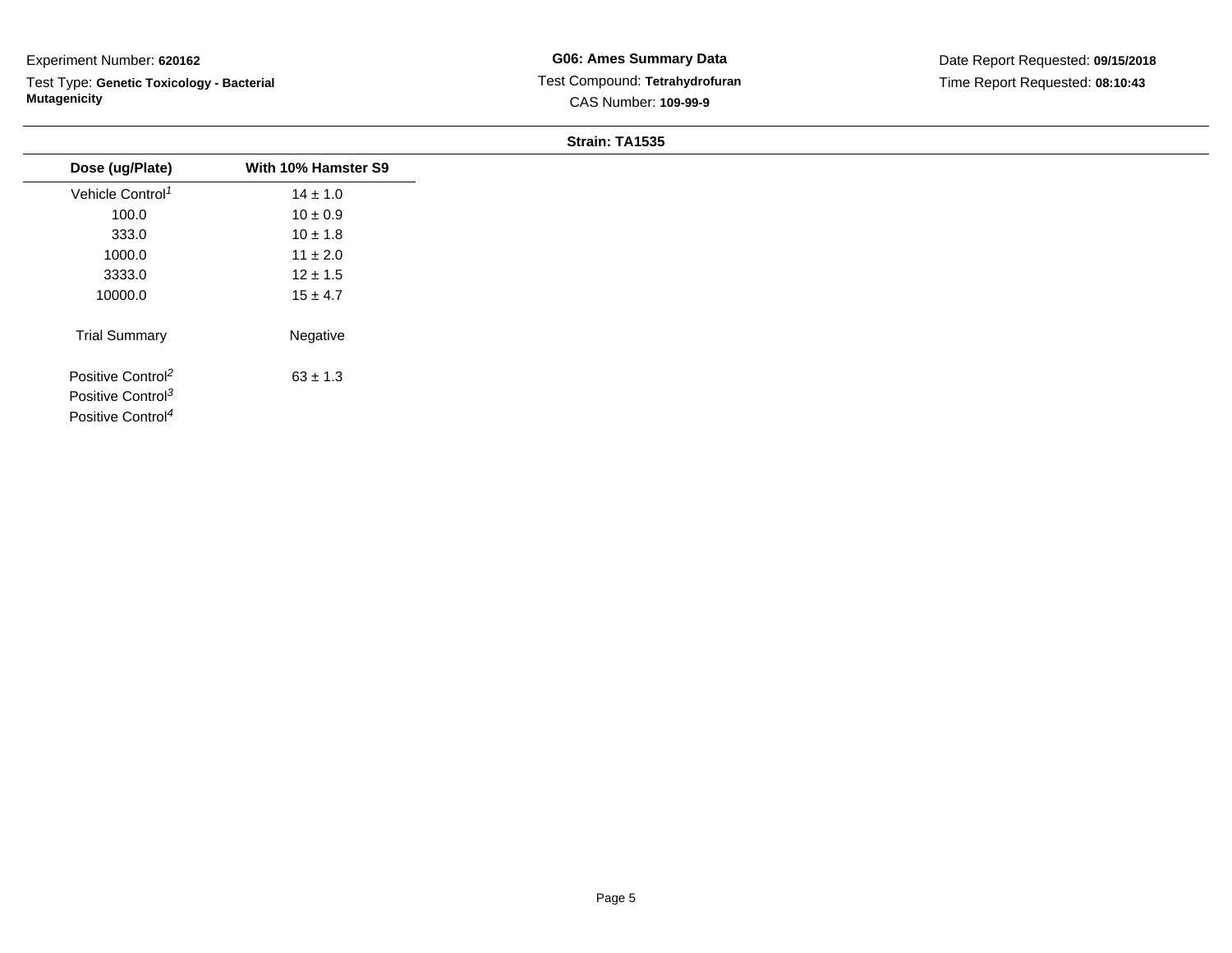| Experiment Number: 620162                                        |                   |                   | <b>G06: Ames Summary Data</b>                                 |                        | Date Report Requested: 09/15/2018 |
|------------------------------------------------------------------|-------------------|-------------------|---------------------------------------------------------------|------------------------|-----------------------------------|
| Test Type: Genetic Toxicology - Bacterial<br><b>Mutagenicity</b> |                   |                   | Test Compound: Tetrahydrofuran<br><b>CAS Number: 109-99-9</b> |                        | Time Report Requested: 08:10:43   |
|                                                                  |                   |                   | Strain: TA1537                                                |                        |                                   |
| Dose (ug/Plate)                                                  | <b>Without S9</b> | <b>Without S9</b> | <b>With 10% Rat S9</b>                                        | <b>With 10% Rat S9</b> | With 10% Hamster S9               |
| Vehicle Control <sup>1</sup>                                     | 6 ± 0.9           | $7 \pm 2.7$       | $8 \pm 0.3$                                                   | $8 \pm 2.2$            | $9 \pm 1.2$                       |
| 100.0                                                            | $6 \pm 1.2$       | $7 \pm 1.8$       | $9 \pm 1.0$                                                   | $10 \pm 1.2$           | $6 \pm 0.3$                       |
| 333.0                                                            | $7 \pm 1.2$       | $13 \pm 0.7$      | $8 \pm 2.1$                                                   | $7 \pm 2.0$            | $8 \pm 1.2$                       |
| 1000.0                                                           | $6 \pm 1.2$       | $10 \pm 0.3$      | $9 \pm 0.9$                                                   | $8 \pm 0.6$            | $10 \pm 2.1$                      |
| 3333.0                                                           | $8 \pm 3.5$       | $7 \pm 1.8$       | $10 \pm 2.6$                                                  | $7 \pm 0.6$            | $8 \pm 1.0$                       |
| 10000.0                                                          | $5 \pm 0.7$       | $8 \pm 0.7$       | $7 \pm 1.3$                                                   | $11 \pm 1.2$           | $10 \pm 0.3$                      |
| <b>Trial Summary</b>                                             | Negative          | Negative          | Negative                                                      | Negative               | Negative                          |
| Positive Control <sup>2</sup>                                    |                   |                   |                                                               |                        | $118 \pm 6.2$                     |
| Positive Control <sup>3</sup>                                    |                   |                   | $49 \pm 0.7$                                                  | $66 \pm 2.7$           |                                   |
| Positive Control <sup>5</sup>                                    | $351 \pm 9.7$     | $274 \pm 2.2$     |                                                               |                        |                                   |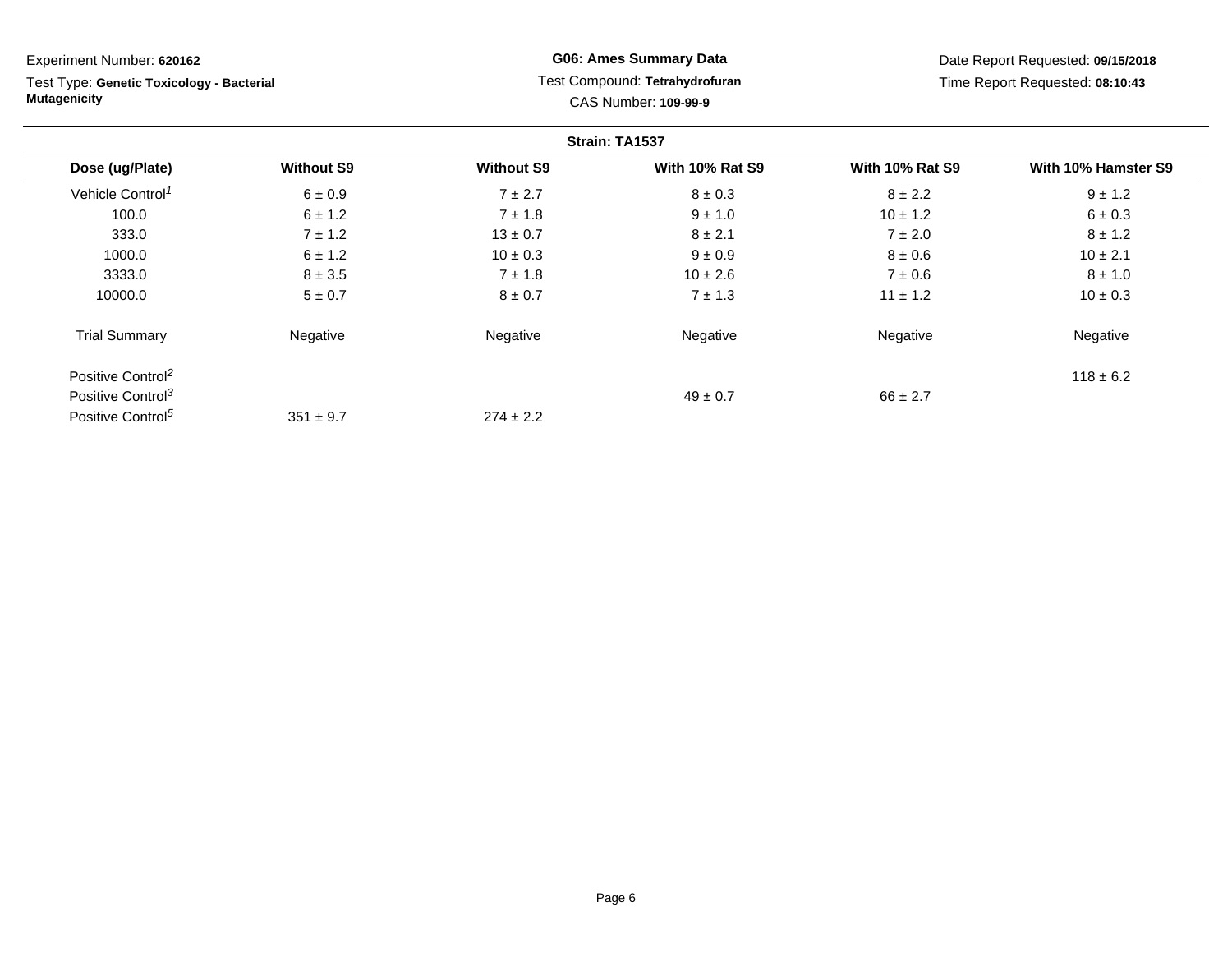Test Type: **Genetic Toxicology - Bacterial Mutagenicity**

| Dose (ug/Plate)               | With 10% Hamster S9 |
|-------------------------------|---------------------|
| Vehicle Control <sup>1</sup>  | $7 \pm 0.0$         |
| 100.0                         | $9 \pm 2.2$         |
| 333.0                         | $9 \pm 0.6$         |
| 1000.0                        | $10 \pm 1.8$        |
| 3333.0                        | $10 \pm 2.0$        |
| 10000.0                       | $11 \pm 0.3$        |
| <b>Trial Summary</b>          | Negative            |
| Positive Control <sup>2</sup> | $122 \pm 11.8$      |
| Positive Control <sup>3</sup> |                     |
| Positive Control <sup>5</sup> |                     |
|                               |                     |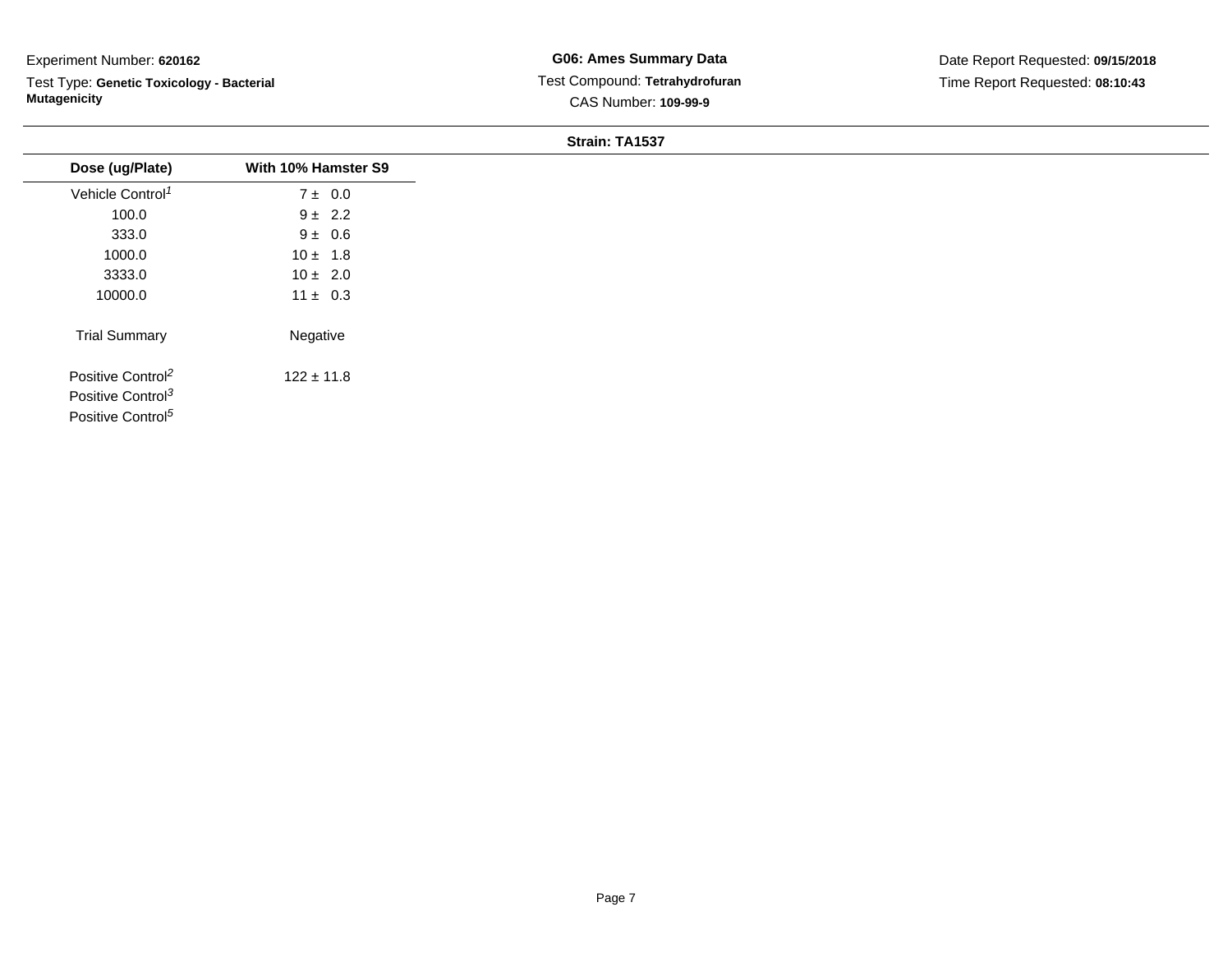**Strain: TA98Dose (ug/Plate) Without S9 Without S9 With 10% Rat S9 With 10% Rat S9 With 10% Hamster S9** Vehicle Control<sup>1</sup>  $19 \pm 2.6$ 6  $14 \pm 1.2$   $24 \pm 0.6$   $28 \pm 2.2$   $38 \pm 6.1$ 100.00 15 ± 1.9 17 ± 2.4 25 ± 3.0 32 ± 4.3 26 ± 2.1 333.00  $16 \pm 2.3$   $26 \pm 1.8$   $23 \pm 2.4$   $26 \pm 2.8$   $25 \pm 1.5$ 1000.00 19  $\pm$  1.5 19  $\pm$  2.2 29  $\pm$  1.9 32  $\pm$  5.4 31  $\pm$  0.9 3333.00 18 ± 2.3 17 ± 0.9 29 ± 2.9 2.9 29 ± 2.4 29 ± 2.5 10000.00  $18 \pm 1.8$   $18 \pm 1.2$   $29 \pm 0.3$   $31 \pm 3.1$   $28 \pm 2.3$ Trial Summary Negativee **Negative Regative** Negative Negative Negative Regative Negative Positive Control<sup>2</sup>  $^{22}$  and  $^{1247}$   $\pm$  14.6  $^{14.6}$ Positive Control<sup>3</sup>  $654 \pm 33.5$  $788 \pm 62.6$ Experiment Number: **620162**Test Type: **Genetic Toxicology - BacterialMutagenicityG06: Ames Summary Data** Test Compound: **Tetrahydrofuran**CAS Number: **109-99-9**Date Report Requested: **09/15/2018**Time Report Requested: **08:10:43**

 $1351 \pm 14.4$ 

Positive Control<sup>6</sup>

 $1860 \pm 77.9$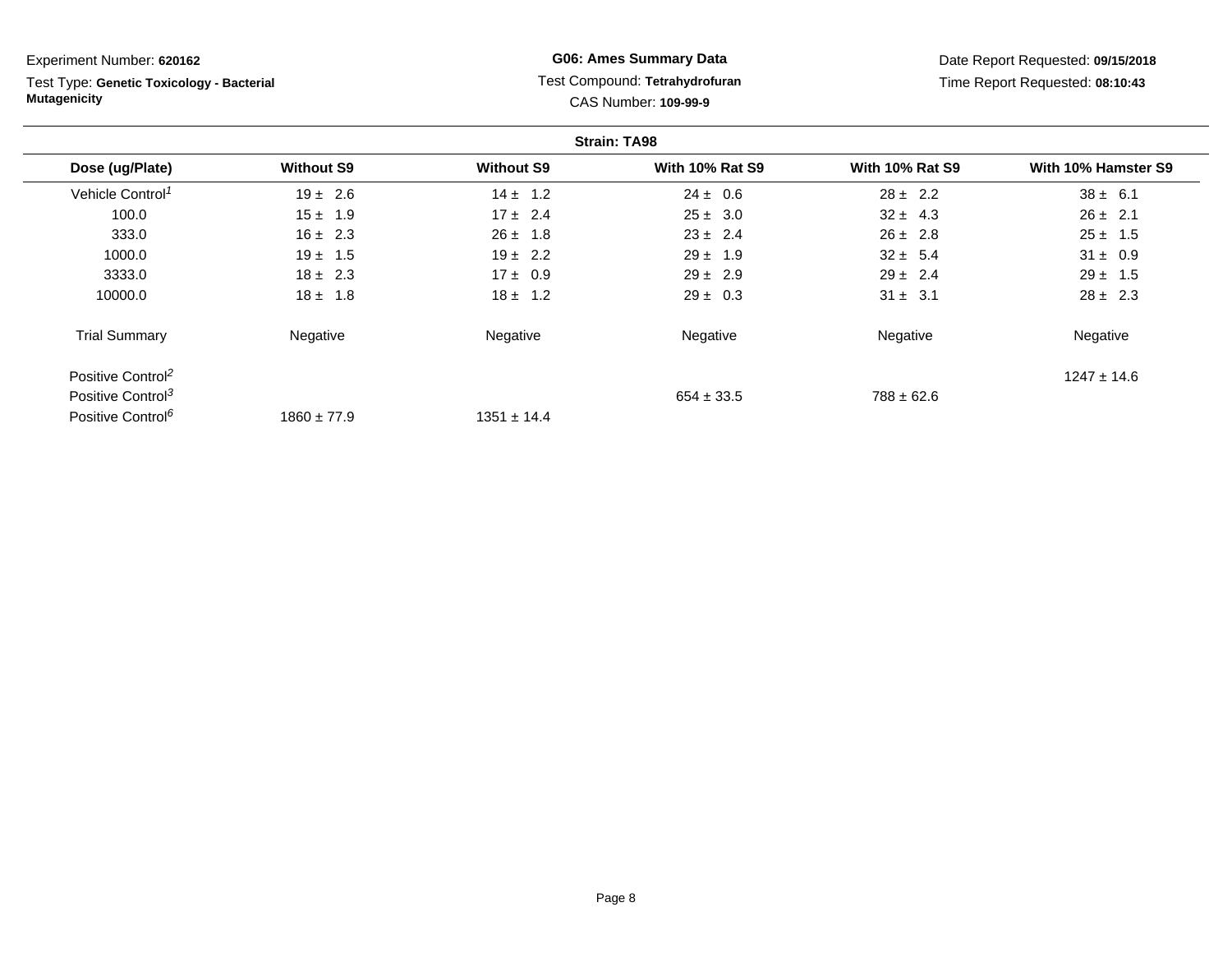Test Type: **Genetic Toxicology - Bacterial Mutagenicity**

**G06: Ames Summary Data** Test Compound: **Tetrahydrofuran**CAS Number: **109-99-9**

| Dose (ug/Plate)               | With 10% Hamster S9 |
|-------------------------------|---------------------|
|                               |                     |
| Vehicle Control <sup>1</sup>  | $35 \pm 3.8$        |
| 100.0                         | $29 \pm 5.7$        |
| 333.0                         | $29 \pm 0.9$        |
| 1000.0                        | $29 \pm 4.9$        |
| 3333.0                        | $34 \pm 9.8$        |
| 10000.0                       | $40 \pm 3.0$        |
| <b>Trial Summary</b>          | Negative            |
| Positive Control <sup>2</sup> | $1049 \pm 27.7$     |
| Positive Control <sup>3</sup> |                     |
| Positive Control <sup>6</sup> |                     |